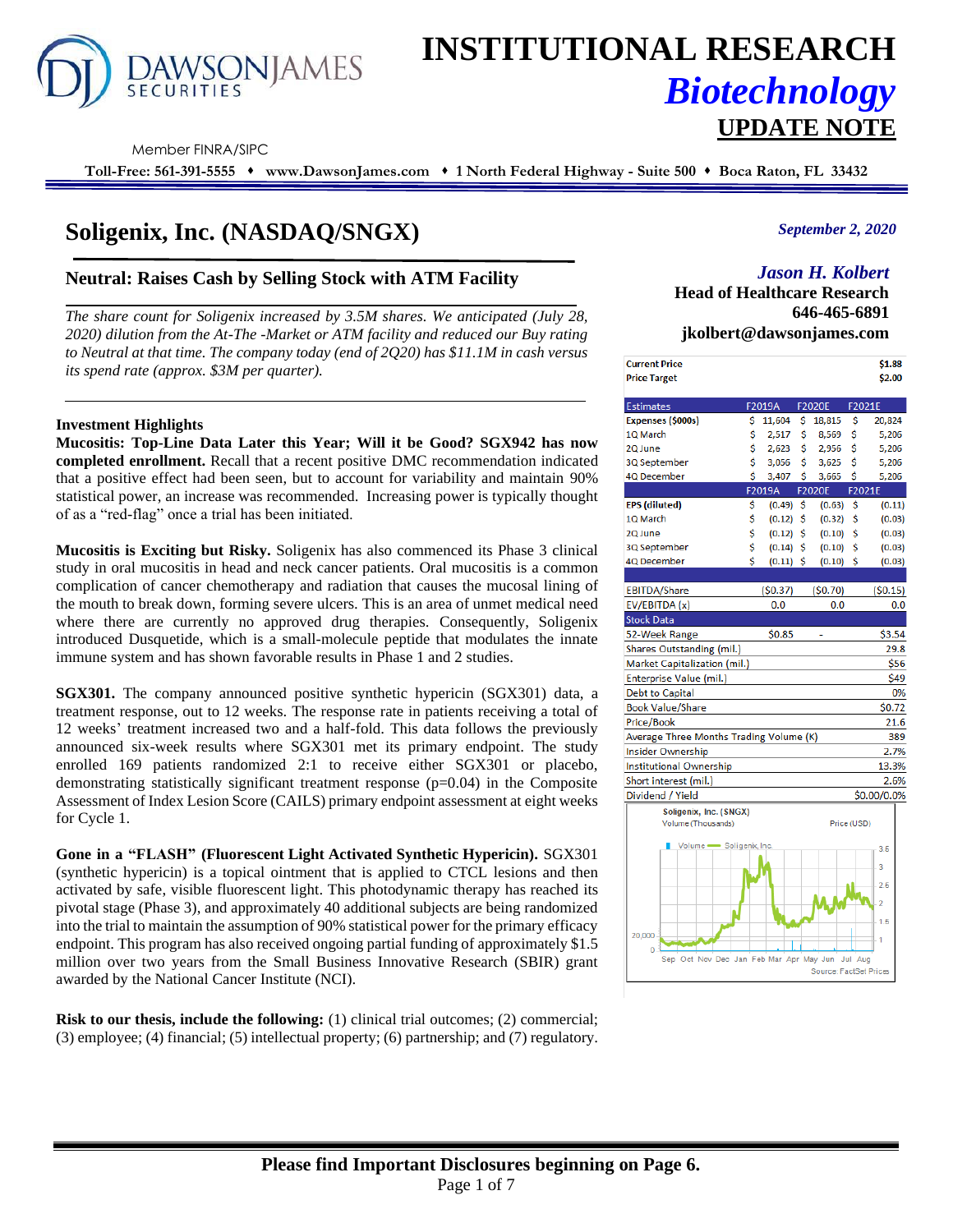

#### **Modeling Assumptions: SGX301**

- **1. Prevalence.** There are an estimated 40,000 individuals who have been diagnosed with CTCL worldwide. In the United States, 3,000 new cases are diagnosed each year.
- **2. Clinical and regulatory outcome assumptions.** We assume final topline results for the SGX301 Phase 3 study will become available soon. If the trial is successful, we expect an NDA / approval in 2021. As such, we anticipate that Soligenix will begin to commercialize SGX301 in 2021.
- **3. Product assumptions.** We assume that a yearly treatment cycle for SGX 301 costs \$8,000. We also predict that the cost of the drug will increase by 1% per year, but this number may be too conservative since the current off-label treatments are priced at \$10,000.
- **4. Risk adjustment.** We assign a 33% risk adjustment to our therapeutic model of SGX301 based on the Phase 3 approval rate of drugs in the oncology field, according to BioMedTracker and Amplion.

#### **Exhibit 1. SGX301 Model**

| <b>SGX301 (CTCL)</b>                       |         |              |          |         |           |           |           |                    |            |            |            |                 |         |
|--------------------------------------------|---------|--------------|----------|---------|-----------|-----------|-----------|--------------------|------------|------------|------------|-----------------|---------|
| <b>SGX301 Revenues Model</b>               | 2018    | 2019         | 2020     | 2021    | 2022      | 2023      | 2024      | 2025               | 2026       | 2027       | 2028       | 2029            | 2030    |
| <b>CTCL Prevalance</b>                     | 40,000  | 42.800       | 45.796   | 49.002  | 51.942    | 55.058    | 58,362    | 61.280             | 64.344     | 67,561     | 70.264     | 73.074          | 75,997  |
| Market Size Growth                         | 7%      | 7%           | 7%       | 6%      | 6%        | 6%        | 5%        | 5%                 | 5%         | 4%         | 4%         | 4%              | 3%      |
| Treated with SGX 301                       | 37.000  | 39.590       | 42.361   | 45.327  | 48.046    | 50,929    | 53.985    | 56.684             | 59.518     | 62.494     | 64.994     | 67.594          | 70,297  |
| Elgible patients with insurance etc. (75%) | 27.750  | 29.693       | 31.771   | 33.995  | 36.035    | 38.197    | 40.489    | 42.513             | 44.639     | 46,871     | 48.745     | 50.695          | 52,723  |
| <b>Market Penetration</b>                  | 0%      | 0%           | 0%       | 4%      | 6%        | 8%        | 10%       | 12%                | 14%        | 16%        | 18%        | 19%             | 20%     |
| <b>Treatable Patients</b>                  |         | $\mathbf 0$  | $\Omega$ | 1360    | 2162      | 3056      | 4049      | 5102               | 6249       | 7499       | 8774       | 9632            | 10545   |
| Average Cost of Therapy                    | \$8,000 | \$8,000      | \$8,000  | \$8,000 | \$8,080   | \$8,161   | \$8,242   | \$8,325            | \$8,408    | \$8,492    | \$8,577    | \$8,663         | \$8,749 |
| Price Growth                               | 0%      | 0%           | 0%       | 1%      | $1\%$     | $1\%$     | 1%        | 1%                 | $1\%$      | 1%         | $1\%$      | 1%              | 1%      |
| Total Sales (\$millions) \$                | $\sim$  | $\mathbf{s}$ |          | 11      | 17<br>\$  | ٠s<br>25  | ΄\$<br>33 | ۰s.<br>42          | ۰\$<br>53  | 64         | 75<br>ه '  | 83 <sup>5</sup> | 92      |
| <b>Risk Adiusted</b>                       | 33%     | 33%          | 33%      | 33%     | 33%       | 33%       | 33%       | 33%                | 33%        | 33%        | 33%        | 33%             | 33%     |
| Total Sales (US) (\$millions) \$           | $\sim$  |              |          | 4       | 6<br>- \$ | 8<br>- 55 | 11<br>ŝ.  | 14<br>- \$<br>- 56 | 17<br>- \$ | 21<br>- \$ | 25<br>- \$ | 28<br>- 55      | 30      |

*Source: Dawson James estimates, company reports*

#### **Modeling Assumptions: SGX942 (Dusquetide)**

- 1. **Prevalence.** Oral Mucositis affects over 180,000 head and neck cancer patients worldwide. We expect that the number of patients with this condition can continue to grow by 1% annually.
- 2. **Clinical and regulatory outcome assumptions.** We assume that the company can complete its Phase 3 study no later than 2020. We expect an NDA submission in 2020 with approval and marketing by 2021. For Europe, we assume approval a year later in 2022.
- 3. **Product assumptions.** We assume the cost of a yearly treatment cycle is \$6,000.
- 4. **Risk adjustment.** We assign a 33% risk adjustment to our therapeutic model of SGX942 based on the Phase 3 approval rate of drugs in the field of oncology, according to BioMedTracker and Amplion.

#### **Exhibit 2. SGX942 Model**

| SGX942 (Mucositis)                         |         |                                |          |         |           |           |            |            |            |            |            |                |            |
|--------------------------------------------|---------|--------------------------------|----------|---------|-----------|-----------|------------|------------|------------|------------|------------|----------------|------------|
| SGX942 Revenues Model U.S.                 | 2018    | 2019                           | 2020     | 2021    | 2022      | 2023      | 2024       | 2025       | 2026       | 2027       | 2028       | 2029           | 2030       |
| Head and neck cancer                       | 180,000 | 181.800                        | 183.618  | 185.454 | 187.309   | 189.182   | 191.074    | 192.984    | 194.914    | 196,863    | 198.832    | 200.820        | 202,829    |
| Market Size Growth                         | 1%      | 1%                             | 1%       | 1%      | 1%        | 1%        | 1%         | 1%         | 1%         | 1%         | 1%         | 1%             | 1%         |
| <b>Treated with Radiation</b>              | 166,500 | 168.165                        | 169.847  | 171.545 | 173.261   | 174.993   | 176.743    | 178.511    | 180.296    | 182.099    | 183.920    | 185,759        | 187,616    |
| Elgible patients with insurance etc. (75%) | 124.875 | 126.124                        | 127.385  | 128.659 | 129.945   | 131.245   | 132.557    | 133.883    | 135.222    | 136.574    | 137.940    | 139.319        | 140,712    |
| <b>Market Penetration</b>                  | 0%      | 0%                             | 0%       | 5%      | 7%        | 10%       | 15%        | 20%        | 25%        | 30%        | 33%        | 33%            | 34%        |
| <b>Treatable Patients</b>                  |         | $\circ$                        | $\Omega$ | 6433    | 9096      | 13124     | 19884      | 26777      | 33805      | 40972      | 45520      | 45975          | 47842      |
| Average Cost of Therapy                    | \$6,000 | \$6,000                        | \$6,000  | \$6,000 | \$6,000   | \$6,000   | \$6,000    | \$6,000    | \$6,000    | \$6,000    | \$6,000    | \$6,000        | \$6,000    |
| Price Growth                               | 0%      | 0%                             | 0%       | 0%      | 0%        | 0%        | 0%         | 0%         | 0%         | 0%         | 0%         | O%             | O%         |
| Total Sales (\$millions) \$                |         | ∽_<br>$\overline{\phantom{0}}$ |          | 39      | 55        | ້\$<br>79 | '\$<br>119 | 161        | 203        | 246        | 273        | $276^\circ$ \$ | 287        |
| <b>Risk Adiusted</b>                       | 33%     | 33%                            | 33%      | 33%     | 33%       | 33%       | 33%        | 33%        | 33%        | 33%        | 33%        | 33%            | 33%        |
| Total Sales (US) (\$millions) \$           |         | -                              |          | 13      | 18<br>-35 | 26<br>-S  | 39<br>S    | 53<br>- 55 | 67<br>- 55 | 81<br>- 56 | 90<br>- 55 | 91<br>S        | 95<br>- 55 |

| SGX942 (Mucositis)                         |                          |                   |          |                          |                 |            |           |            |                                |             |             |             |      |         |
|--------------------------------------------|--------------------------|-------------------|----------|--------------------------|-----------------|------------|-----------|------------|--------------------------------|-------------|-------------|-------------|------|---------|
| SGX942 Revenues Model EU.                  | 2018                     | 2019              | 2020     | 2021                     | 2022            | 2023       | 2024      | 2025       | 2026                           | 2027        | 2028        | 2029        | 2030 |         |
| Head and neck cancer                       | 180,000                  | 181.800           | 183.618  | 185.454                  | 187,309         | 189.182    | 191.074   | 192.984    | 194.914                        | 196,863     | 198.832     | 200.820     |      | 202.829 |
| Market Size Growth                         | 1%                       | 1%                | 1%       | 1%                       | 1%              | 1%         | 1%        | 1%         | 1%                             | 1%          | 1%          | 1%          |      | 1%      |
| <b>Treated with Radiation</b>              | 166,500                  | 168.165           | 169.847  | 171.545                  | 173.261         | 174.993    | 176.743   | 178.511    | 180.296                        | 182.099     | 183.920     | 185,759     |      | 187,616 |
| Elgible patients with insurance etc. (75%) | 124.875                  | 126.124           | 127.385  | 128.659                  | 129.945         | 131.245    | 132.557   | 133.883    | 135.222                        | 136.574     | 137.940     | 139.319     |      | 140.712 |
| <b>Market Penetration</b>                  | 0%                       | 0%                | 0%       | 0%                       | 5%              | 9%         | 12%       | 15%        | 18%                            | 21%         | 24%         | 27%         |      | 30%     |
| <b>Treatable Patients</b>                  | 0                        | $\circ$           | $\Omega$ | $\Omega$                 | 6497            | 11812      | 15907     | 20082      | 24340                          | 28681       | 33106       | 37616       |      | 42214   |
| Average Cost of Therapy                    | \$6,000                  | \$6,000           | \$6,000  | \$6,000                  | \$6,000         | \$6,000    | \$6,000   | \$6,000    | \$6,000                        | \$6,000     | \$6,000     | \$6,000     |      | \$6,000 |
| Price Growth                               | 0%                       | 0%                | 0%       | 0%                       | O%              | 0%         | 0%        | 0%         | 0%                             | 0%          | 0%          | 0%          |      | 0%      |
| Total Sales (\$millions) \$                | $\overline{\phantom{a}}$ | $\mathbf{s}$<br>- |          |                          | 39 <sup>5</sup> | 71         | ิร<br>95  | 120        | $\mathbf{r}_\mathbf{S}$<br>146 | 172         | 199         | 226 S<br>"s |      | 253     |
| <b>Risk Adiusted</b>                       | 33%                      | 33%               | 33%      | 33%                      | 33%             | 33%        | 33%       | 33%        | 33%                            | 33%         | 33%         | 33%         |      | 33%     |
| Total Sales (EU) (\$millions)              | -                        | S                 |          | $\overline{\phantom{a}}$ | 13S             | 23         | 31<br>£.  | 40<br>- \$ | 48 \$<br>\$                    | 57          | 66<br>- 55  | 74S<br>- SS |      | 84      |
|                                            |                          |                   |          |                          |                 |            |           |            |                                |             |             |             |      |         |
| Total Sales (WW) (\$millions) \$           |                          |                   |          | 13                       | 31<br>s         | 49<br>- \$ | 71 S<br>S | 93         | 115<br>- 55                    | 138<br>- \$ | 156<br>- 55 | 166S<br>s   |      | 178     |

*Source: Dawson James estimates, company reports*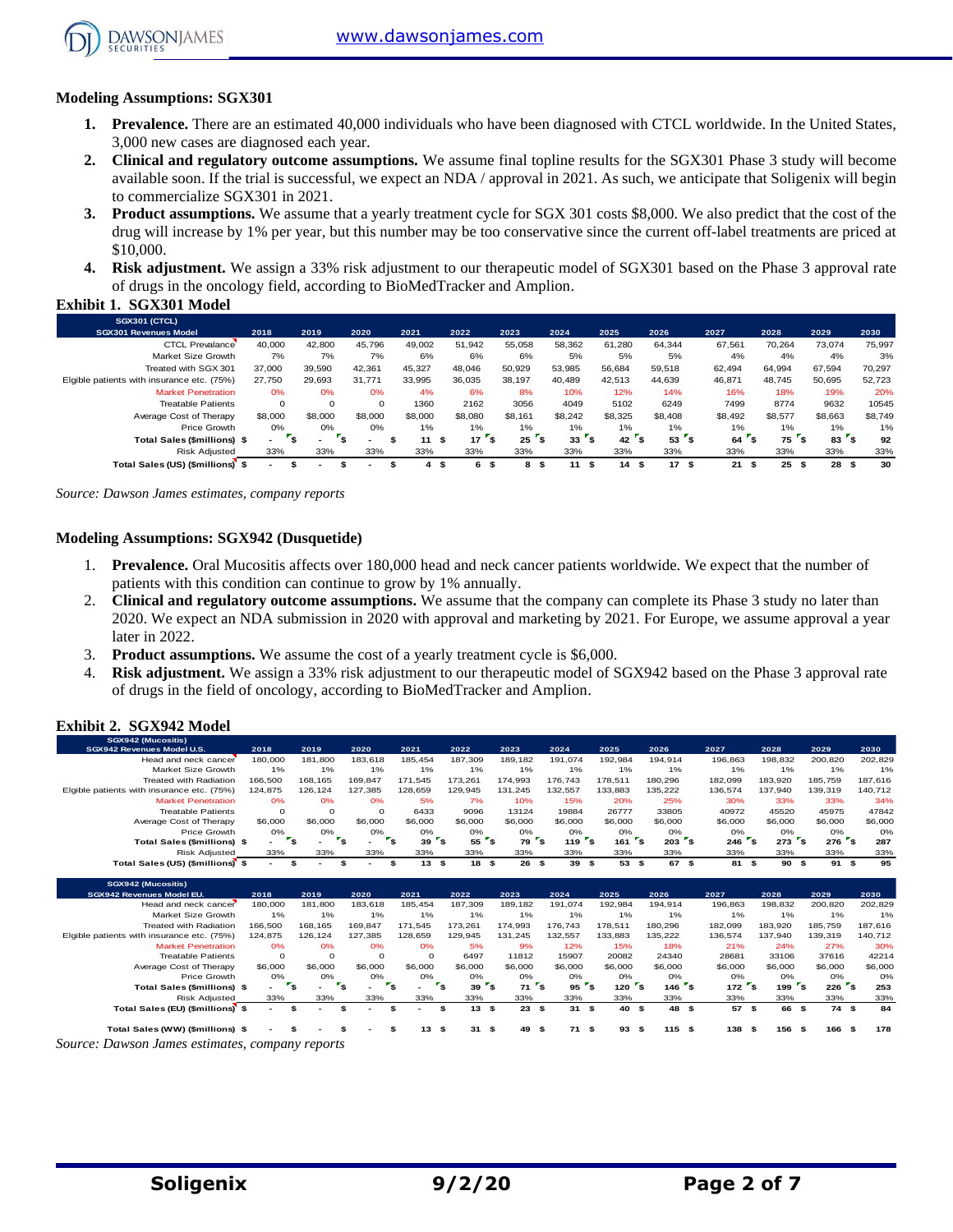

**Valuation.** Our valuation methodology begins with our projected revenues from our product models. We apply assumptions for the timing of approval, launch dates, and product attributes to estimate revenues. These estimates feed into our income statement through the year 2030. Our therapeutic models include a probability of success factor or risk rate of 33% based on the success of Phase 3 drugs in the oncology industry, as stated by BioMedTracker and Amplion. The result of these projections is then fed into our income statement projections. Our price target is derived from an equal-weighted average of free cash flow to the firm (FCFF), discounted EPS (EPS), and sum-of-the-parts (SOP) models. For companies that have strong foundations with established products and revenues (visible earnings), we typically discount 10%, while emerging growth companies such as Soligenix, which are not yet profitable, we use our maximum risk rate of 30%. The result is rounded to the nearest whole number. Our projected share count is based on the out-year (2030) and assumes additional capital raises (dilution).

### **Exhibit 3. FCFF Model**

| Price Target \$ |  |
|-----------------|--|
|                 |  |
|                 |  |
| Year            |  |

| DCF Valuation Using FCF (mln):                            |                      |          |        |        |        |        |        |         |         |         |         |
|-----------------------------------------------------------|----------------------|----------|--------|--------|--------|--------|--------|---------|---------|---------|---------|
| units ('000 - Cnd\$)                                      | 2020E                | 2021E    | 2022E  | 2023E  | 2024E  | 2025E  | 2026E  | 2027E   | 2028E   | 2029E   | 2030E   |
| EBIT                                                      | (18, 815)            | (4, 497) | 13,402 | 31,878 | 53,325 | 75,344 | 98,033 | 121,424 | 140,419 | 151,258 | 164,947 |
| Tax Rate                                                  | 20%                  | 25%      | 30%    | 34%    | 34%    | 34%    | 34%    | 34%     | 34%     | 34%     | 34%     |
| $EBIT(1-t)$                                               | (15,052)             | (3,372)  | 9,381  | 21,039 | 35,195 | 49,727 | 64,702 | 80,140  | 92,676  | 99,830  | 108,865 |
| CapEx                                                     | ٠                    |          | ٠      | $\sim$ | ٠      | $\sim$ | ٠      |         | ۰.      |         | ۰.      |
| Depreciation                                              | 57                   | 60       | 63     | 66     | 69     | 73     | 77     | 80      | 84      | 89      | 93      |
| Change in NWC                                             |                      |          |        |        |        |        |        |         |         |         |         |
| <b>FCF</b>                                                | (14, 995)            | (3,312)  | 9,444  | 21,105 | 35,264 | 49,800 | 64,779 | 80,220  | 92,761  | 99,919  | 108,958 |
| PV of FCF                                                 | (11, 534)            | (1,960)  | 4,299  | 7,390  | 9,498  | 10,317 | 10,324 | 9,834   | 8,747   | 7,248   | 6,080   |
| Discount Rate                                             | 30%                  |          |        |        |        |        |        |         |         |         |         |
| Long Term Growth Rate                                     | 1%                   |          |        |        |        |        |        |         |         |         |         |
| <b>Terminal Cash Flow</b>                                 | 379,474              |          |        |        |        |        |        |         |         |         |         |
| Terminal Value YE2020                                     | 21,174               |          |        |        |        |        |        |         |         |         |         |
| <b>NPV</b>                                                | 81,416               |          |        |        |        |        |        |         |         |         |         |
| NPV-Debt                                                  | 1,583                |          |        |        |        |        |        |         |         |         |         |
| Shares out (thousands)                                    | 41,736               | 2030E    |        |        |        |        |        |         |         |         |         |
| NPV Per Share                                             | \$<br>$\overline{2}$ |          |        |        |        |        |        |         |         |         |         |
| $\alpha$ $\alpha$<br>$\mathbf{r}$<br>$\sim$ $\sim$ $\sim$ |                      |          |        |        |        |        |        |         |         |         |         |

#### **Exhibit 4. Discounted EPS Model**

| <b>Current Year</b>      |   | 2020 |
|--------------------------|---|------|
| Year of EPS              |   | 2030 |
| <b>Earnings Multiple</b> |   | 10   |
|                          |   |      |
| Discount Factor          |   | 30%  |
| <b>Selected Year EPS</b> | S | 2.61 |
| <b>NPV</b>               | S | 1.90 |
| Source: Daw son James    |   |      |

| Current Year          |   | 2020 |          |     |         | Discount Rate and Earnings Multiple Varies, Year is Constant |          |         |             |      |
|-----------------------|---|------|----------|-----|---------|--------------------------------------------------------------|----------|---------|-------------|------|
| Year of EPS           |   | 2030 |          |     |         |                                                              | 2030 EPS |         |             |      |
| Earnings Multiple     |   | 10   |          | 1.9 | 5%      | 10%                                                          | 15%      | 20%     | 25%         | 30%  |
|                       |   |      | Earnings |     |         |                                                              |          |         |             |      |
| Discount Factor       |   | 30%  | Multiple |     | \$0.00  | \$0.00                                                       | \$0.00   | \$0.00  | $$0.00$ \$  |      |
| Selected Year EPS     |   | 2.61 |          |     | \$9.05  | \$5.68                                                       | \$3.64   | \$2.38  | $$1.58$ \$  | 1.07 |
| <b>NPV</b>            | S | 1.90 |          | 10  | \$18.09 | \$11.36                                                      | \$7.28   | \$4.76  | $$3.16$ \$  | 2.14 |
| Source: Daw son James |   |      |          | 15  | \$27.14 | \$17.04                                                      | \$10.93  | \$7.14  | $$4.75$ \$  | 3.21 |
|                       |   |      |          | 20  | \$36.18 | \$22.72                                                      | \$14.57  | \$9.52  | $$6.33$ \$  | 4.28 |
|                       |   |      |          | 25  | \$45.23 | \$28.41                                                      | \$18.21  | \$11.90 | $$7.91$ \$  | 5.34 |
|                       |   |      |          | 30  | \$54.28 | \$34.09                                                      | \$21.85  | \$14.28 | $$9.49$ \$  | 6.41 |
|                       |   |      |          | 35  | \$63.32 | \$39.77                                                      | \$25.50  | \$16.66 | $$11.08$ \$ | 7.48 |

#### **Exhibit 5. Sum of the Parts Model**

|                                          |       | Source: Dawson James estimates |                |           |                 |          |
|------------------------------------------|-------|--------------------------------|----------------|-----------|-----------------|----------|
| <b>Exhibit 5. Sum of the Parts Model</b> |       |                                |                |           |                 |          |
| Soligenix Inc. Sum of the Parts          | LT Gr | Discount Rate                  | Yrs. to Mkt    | % Success | Peak Sales MM's | Term Val |
| SGX301 (CTCL)                            | 1%    | 30%                            | $\overline{2}$ | 65%       | \$200           | \$690    |
| <b>NPV</b>                               |       |                                |                |           |                 | \$1.91   |
| SGX942 (Oral Mucositis)                  | $1\%$ | 30%                            | 3              | 55%       | \$100           | \$345    |
| <b>NPV</b>                               |       |                                |                |           |                 | \$0.62   |
| Pipeline                                 | 1%    | 30%                            | 6              | 15%       | \$400           | \$1,379  |
| <b>NPV</b>                               |       |                                |                |           |                 | \$0.31   |
| Net Margin                               |       |                                |                |           |                 | 30%      |
| <b>MM Shrs OS</b>                        |       |                                |                |           |                 | 42       |
| <b>Total</b>                             |       |                                |                |           |                 | \$3      |
| Source: Dawson James estimates           |       |                                |                |           |                 |          |

*Source: Dawson James estimates*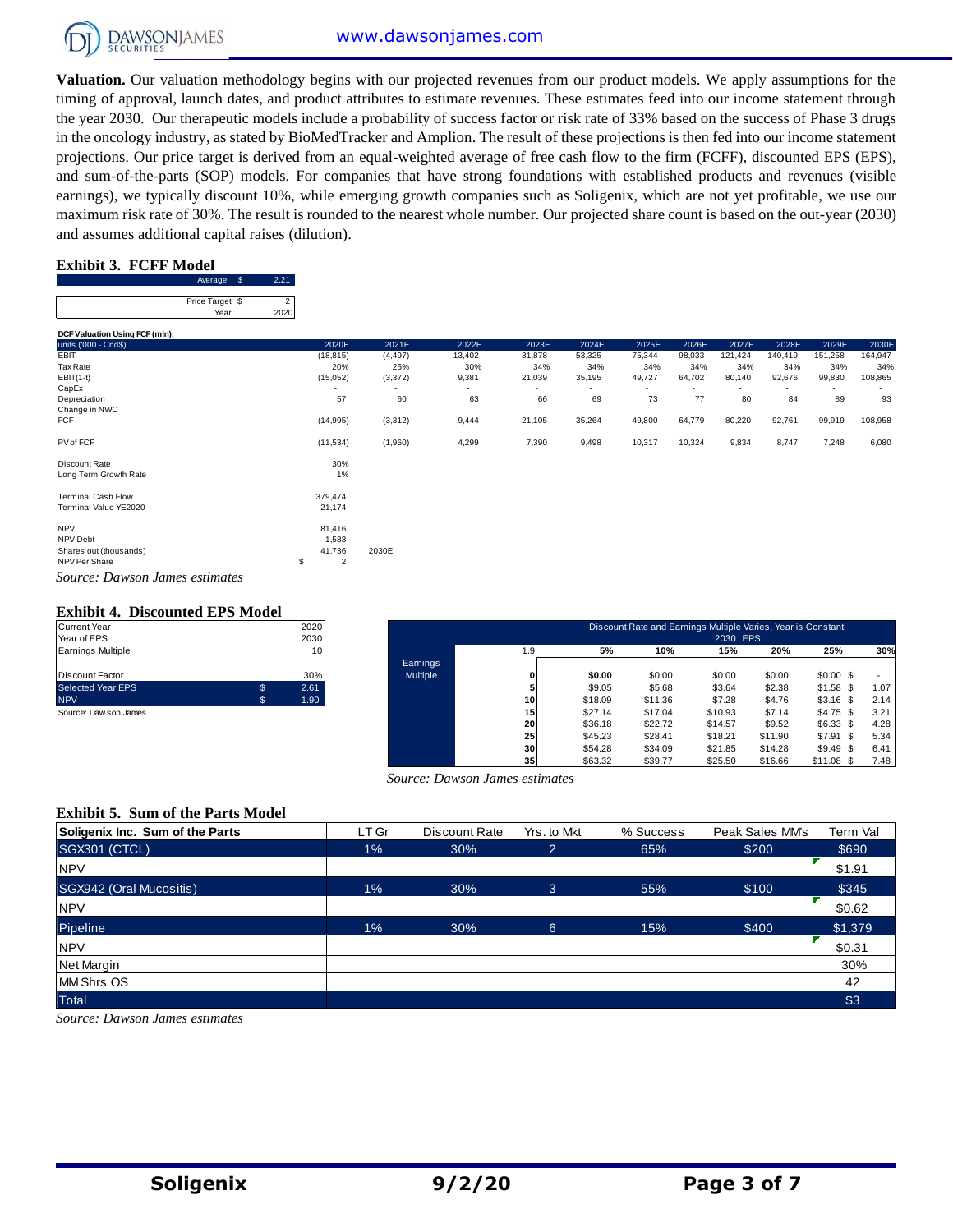

#### **Risk Analysis**

In addition to the typical risks associated with development-stage specialty pharmaceutical companies, potential risks specific to Soligenix are as follows:

**Clinical Trial Risk.** There can be no assurances that the outcome of the current trials is successful.

**Commercial risk.** Fluorescent Light Activated Synthetic Hypericin represents a new paradigm in the treatment of CTCL. Adoption may take longer than expected.

**Employee risk.** Soligenix Inc. has an experienced management team in its president and CEO, CFO, CSO, and CMO. Soligenix plans to bring its proposed products to market in the next two years. The success of the company may depend on the experience, abilities and continued services of its senior officers, sales staff, and key scientific personnel.

**Financial risk.** Soligenix is not a profitable company. While the company has a cash balance at this time, it's likely that it will need to raise additional capital continue to fund operations through NDA application and approval. There are no assurances that the company will be able to successfully raise capital and do so on favorable terms.

**Intellectual property risk.** The company may have to defend its patents and technical know-how, and there can be no assurances that the patents will not be infringed upon or will be held as valid if challenged, and the company may infringe on third parties' patents.

**Partnership risks**. Soligenix depends on government funding for the public health solutions program. This funding can be canceled at any time.

**Regulatory risk**. Soligenix must be able to obtain NDA approval before commercial sales of its products can commence in the United States. The timing of these approvals is uncertain. Additionally, the government's biodefense priority might change, affecting the commercial development of RiVax.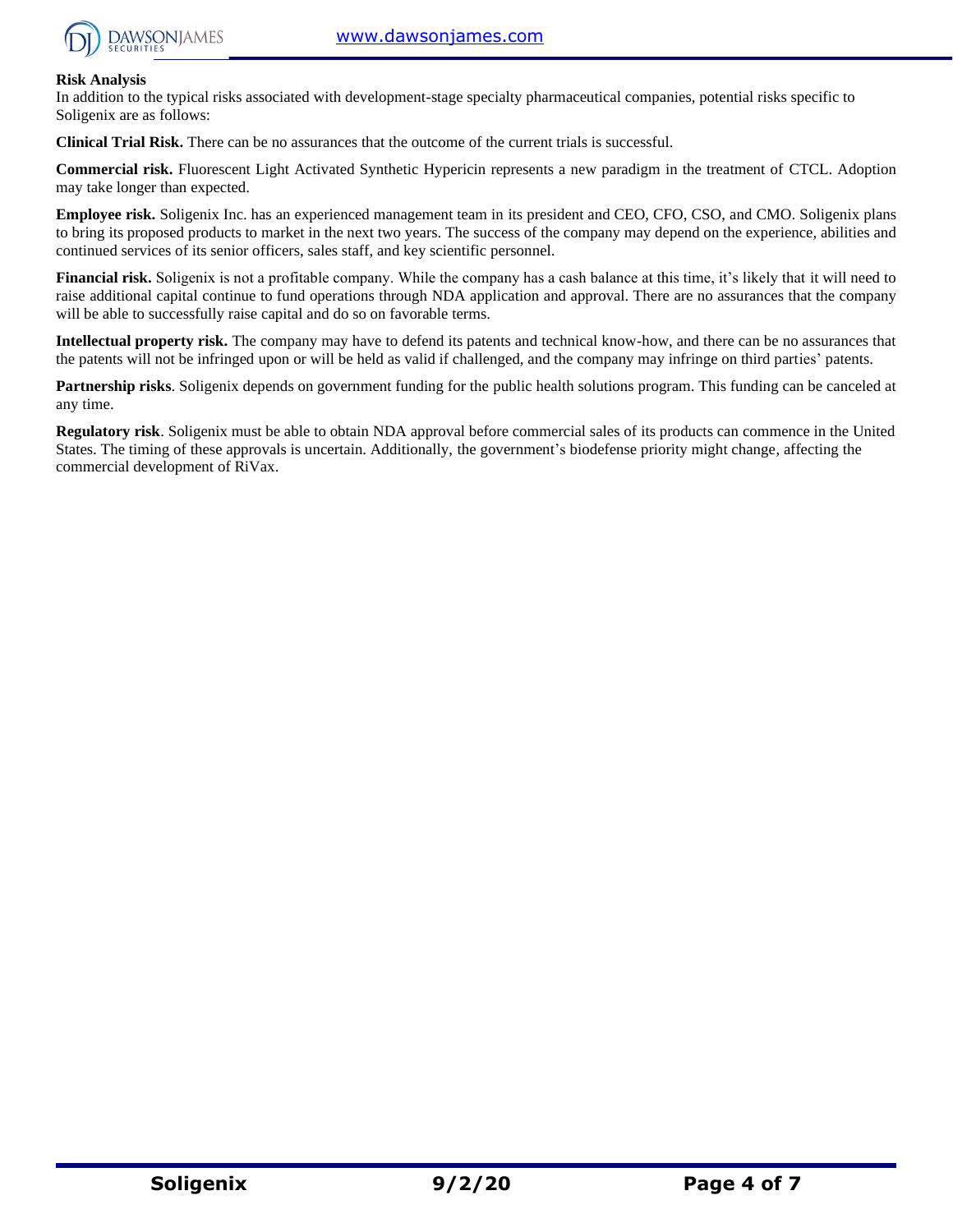

# **Exhibit 6. Income Statement Soligenix Inc., Inc. Income Statement (\$000 )**

| Exhibit 6. Income Statement                   |                      |                      |                       |                                 |                                   |                       |                          |                      |                      |                        |                       |                    |        |        |         |         |         |                 |         |         |
|-----------------------------------------------|----------------------|----------------------|-----------------------|---------------------------------|-----------------------------------|-----------------------|--------------------------|----------------------|----------------------|------------------------|-----------------------|--------------------|--------|--------|---------|---------|---------|-----------------|---------|---------|
| Soligenix Inc., Inc. Income Statement (\$000) |                      |                      |                       |                                 |                                   |                       |                          |                      |                      |                        |                       |                    |        |        |         |         |         |                 |         |         |
| Soligenix Inc: YE Dec. 31                     | 2018A                | 1Q19A                | 2Q19A                 | 3Q19A 4Q19A                     | 2019A                             | 1Q20A                 | 2Q20A                    | 3Q20E                | 4Q20E                | 2020E                  | 2021E                 | 2022E              | 2023E  | 2024E  | 2025E   | 2026E   | 2027E   | 2028E           | 2029E   | 2030E   |
| Revenue (\$000)                               |                      |                      |                       |                                 |                                   |                       |                          |                      |                      |                        |                       |                    |        |        |         |         |         |                 |         |         |
| SGX942 (Mucositis) (WW)                       |                      |                      |                       |                                 |                                   |                       |                          |                      |                      |                        | 12,737                | 30.875             | 49.374 | 70,865 | 92.781  | 115.128 | 137,912 | 155,679         | 165,511 | 178,31  |
| SGX-301                                       |                      |                      |                       |                                 | $\sim$                            |                       |                          |                      | $\sim$               | ۰.                     | 3.590                 | 5.765              | 8.229  | 11.013 | 14.015  | 17.340  | 21.016  | 24.835          | 27,536  | 30,446  |
| <b>Total Product Sales</b>                    | <b>COL</b>           | н.                   | ۰.                    | ۰.<br>$\sim$                    | <b>Section</b>                    | $\sim$                | $\sim$                   |                      | <b>.</b>             | . н.                   | 16.327                | 36.640             | 57.604 | 81,878 | 106.796 | 132,468 | 158.928 | 180.513         | 193.047 | 208,756 |
| % Cho                                         |                      |                      |                       |                                 |                                   |                       |                          |                      |                      |                        |                       |                    |        |        |         |         |         |                 |         |         |
| License Revenue                               | 3.965                | 640                  | 1,061                 | 947                             | 568<br>3,216                      | 845                   | 213                      |                      |                      |                        |                       |                    |        |        |         |         |         |                 |         |         |
| <b>Grant Revenue</b>                          | 1.276                | 505                  | 484                   | 308                             | 117<br>1,414                      | 79                    | 292                      |                      |                      |                        |                       |                    |        |        |         |         |         |                 |         |         |
| Cost of Grant Revenue                         | (4,598)              | (928)                | (1,087)               | (965)                           | (587<br>(3, 567)                  | (830)                 | (363)                    |                      |                      |                        |                       |                    |        |        |         |         |         |                 |         |         |
| % Sequential Growth                           |                      |                      |                       |                                 |                                   |                       |                          |                      |                      |                        |                       |                    |        |        |         |         |         |                 |         |         |
| <b>Total Revenues</b>                         | 644                  | 217                  | 458                   | 289                             | 98<br>1.063                       | 95                    | 142                      | <b>Section</b>       | . .                  | . н.                   | 16.327                | 36.640             | 57.604 | 81.878 | 106.796 | 132.468 | 158.928 | 180.513         | 193.047 | 208.756 |
| <b>Expenses</b>                               |                      |                      |                       |                                 |                                   |                       |                          |                      |                      |                        |                       |                    |        |        |         |         |         |                 |         |         |
| Cost of Goods Sold & Acquired in Process R&D  |                      |                      |                       |                                 |                                   |                       |                          |                      |                      |                        | 1.633                 | 3,664              | 5.760  | 8,188  | 10.680  | 13,247  | 15,893  | $18,05^{\circ}$ | 19,305  | 20,876  |
| <b>COGS % Sales</b>                           |                      |                      |                       |                                 |                                   | 10%                   | 10%                      | 10%                  | 10%                  | 10%                    | 10%                   | 10%                | 10%    | 10%    | 10%     | 10%     | 10%     | 10%             | 10%     | 10%     |
| Research and development                      | 6,751                | 1,643                | 1,854                 | 2,267<br>2,359                  | 8,123                             | 2,700                 | 2,170                    | 2,750                | 2,775                | 10,395                 | 10,603                | 10,815             | 11.031 | 11,252 | 11,477  | 11,707  | 11,941  | 12,180          | 12,423  | 12,672  |
| R&D % Revs                                    |                      |                      |                       |                                 |                                   |                       |                          |                      |                      |                        |                       |                    |        |        |         |         |         |                 |         |         |
| G&A                                           | 2.952                | 874                  | 769                   | 789<br>1.048                    | 3.48'                             | 5.869                 | 786                      | 875                  | 890                  | 8,419                  | 8.588                 | 8.760              | 8.935  | 9.113  | 9.296   | 9.482   | 9,671   | 9.865           | 10,062  | 10,263  |
| G&A                                           |                      |                      |                       |                                 |                                   |                       |                          |                      |                      |                        |                       |                    |        |        |         |         |         |                 |         |         |
| Stock-based compensation - R&D                |                      |                      |                       |                                 |                                   |                       |                          |                      |                      |                        |                       |                    |        |        |         |         |         |                 |         |         |
| Stock-based compensation - G&A                |                      |                      |                       |                                 |                                   |                       |                          |                      |                      |                        |                       |                    |        |        |         |         |         |                 |         |         |
| Non-GAAP, Adi                                 |                      |                      |                       |                                 |                                   |                       |                          |                      |                      |                        |                       |                    |        |        |         |         |         |                 |         |         |
| <b>Total expenses</b>                         | 9.703                | 2.517                | 2.623                 | 3.056<br>3.407                  | 11.604                            | 8.569                 | 2.956                    | 3.625                | 3.665                | 18.815                 | 20.824                | 23.239             | 25.727 | 28.553 | 31.452  | 34.435  | 37.505  | 40.096          | 41.790  | 43,811  |
| Oper. Inc. (Loss)                             | (9,059)              | (2,300)              | (2, 165)              | (2,767)<br>(3,309)              | (10, 541)                         | (8, 474)              | (2,814)                  | (3,625)              | (3,665)              | (18, 815)              | (4, 497)              | 13.401             | 31,877 | 53.325 | 75.343  | 98.033  | 121.423 | 140.418         | 151.257 | 164,946 |
| <b>Oper Margin</b>                            | <b>NM</b>            | <b>NM</b>            | <b>NM</b>             | <b>NM</b>                       | <b>NM</b><br><b>NM</b>            | <b>NM</b>             | <b>NM</b>                | <b>NM</b>            | <b>NN</b>            | <b>NM</b>              | <b>NM</b>             | $\Omega$           |        |        |         |         |         |                 |         |         |
| Interest Income                               | 159                  | 50                   | 41                    | 46                              | 12<br>149                         | (23)                  | (4)                      |                      |                      |                        |                       |                    |        |        |         |         |         |                 |         |         |
| Interest expense                              |                      |                      |                       |                                 |                                   | 22                    | $\overline{2}$           |                      |                      |                        |                       |                    |        |        |         |         |         |                 |         |         |
| Other Income (expense)                        |                      |                      |                       |                                 | 426<br>426                        | 57                    | 37                       |                      |                      |                        |                       |                    |        |        |         |         |         |                 |         |         |
| Change in fair value of warrant liability     |                      |                      |                       |                                 |                                   |                       |                          |                      |                      |                        |                       |                    |        |        | 75.344  |         |         |                 | 151.258 | 164.947 |
| Pre-tax income<br><b>Pretax Margin</b>        | (8.900)<br><b>NM</b> | (2.250)<br><b>NM</b> | (2, 124)<br><b>NM</b> | (2,872)<br>(2,721)<br><b>NM</b> | (9,966)<br><b>NM</b><br><b>NM</b> | (8, 418)<br><b>NM</b> | (2,779)<br><b>NM</b>     | (3,625)<br><b>NM</b> | (3,665)<br><b>NM</b> | (18, 815)<br><b>NM</b> | (4, 497)<br><b>NM</b> | 13.402<br>$\Omega$ | 31.878 | 53.325 |         | 98.033  | 121.424 | 140,419         |         |         |
| Income Tax (Benefit)                          |                      |                      |                       |                                 | 611<br>611                        | 837                   | $\overline{\phantom{a}}$ | (725)                | (733)                | (621)                  | (1, 124)              | 4,021              | 10,839 | 18,131 | 25,618  | 33,332  | 41,285  | 47.743          | 51.428  | 56,083  |
| <b>Tax Rate</b>                               | 0%                   | 0%                   | 15%                   | 15%                             | 15%<br>15%                        | 20%                   | 20%                      | 20%                  | 20%                  | 20%                    | 25%                   | 30%                | 34%    | 34%    | 34%     | 34%     | 34%     | 34%             | 34%     | 34%     |
| <b>GAAP Net Income (loss)</b>                 | (8,900)              | (2,250)              | (2, 124)              | $(2,721)$ $(2,261)$             | (9,356)                           | (7,581)               | (2,779)                  | (2,900)              | (2,932)              | (16, 192)              | (3, 372)              | 9,382              | 21,040 | 35,196 | 49,728  | 64,704  | 80,142  | 92,678          | 99,832  | 108,866 |
| <b>GAAP-EPS</b>                               | (0.79)               | (0.12)               | (0.12)                | (0.14)                          | (0.11)<br>(0.49)                  | (0.32)                | (0.10)                   | (0.10)               | (0.10)               | (0.63)                 | (0.11)                | 0.31               | 0.67   | 1.07   | 1.46    | 1.82    | 2.17    | 2.41            | 2.50    | 2.61    |
| Non GAAP EPS (dil)                            | (0.30)               | (0.09)               | (0.12)                | (0.14)                          | (0.15)<br>(0.49)                  | (0.25)                | (0.09)                   | (0.09)               | (0.09)               | (0.52)                 | (0.11)                | 0.31               | 0.67   | 1.07   | 1.46    | 1.82    | 2.17    | 2.41            | 2.50    | 2.61    |
| Wgtd Avg Shrs (Bas) - '000s                   | 13,178               | 18,079               | 18,437                | 20,095<br>20,296                | 19,377                            | 23,405                | 26,901                   | 28,170               | 28,452               | 26,732                 | 29,170                | 30,355             | 31,587 | 32,870 | 34,204  | 35,593  | 37,038  | 38,542          | 40,107  | 41,736  |
| Wgtd Avg Shrs (Dil) - '000s                   | 13.178               | 18.079               | 18.437                | 20.296<br>20.095                | 19.377                            | 30.296                | 32,000                   | 32,320               | 32.643               | 26.732                 | 29.170                | 30.355             | 31.587 | 32,870 | 34.204  | 35.593  | 37,038  | 38.542          | 40.107  | 41.736  |

*Source: Dawson James estimates and Company Reports*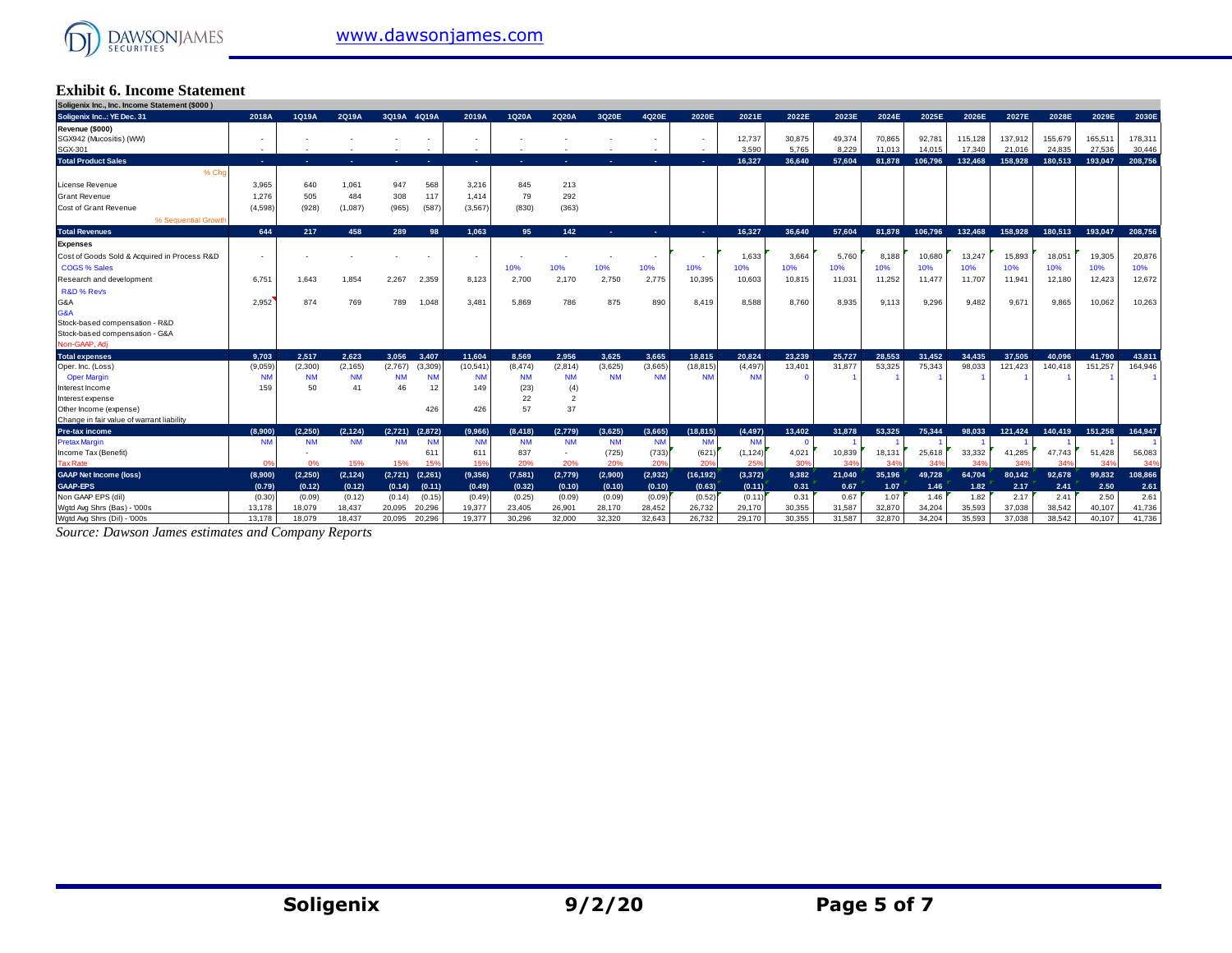# **Important Disclosures:**

#### **Price Chart:**



Price target and rating changes over the past three years:

- Initiated Buy August 5,  $2019$  Price Target \$3.00
- Update Buy August 14, 2019 Price Target \$3.00
- Update Buy August 28, 2019 Price Target \$3.00 Update – Buy – November 20, 2019 – Price Target \$3.00
- Update Buy December 4, 2019 Price Target \$3.00
- Update Buy February 12, 2020 Price Target \$3.00
- Update Buy March 31, 2020 Price Target \$3.00
- Update Buy May 1, 2020 Price Target \$3.00
- Update Buy June 24, 2020 Price Target \$3.00
- Rating Change Neutral July 28, 2020 Price Target \$2.00
- Update Neutral September 2, 2020 Price Target \$2.00

Dawson James Securities, Inc. (the "Firm") is a member of the Financial Industry Regulatory Authority ("FINRA") and the Securities Investor Protection Corporation ("SIPC").

The Firm does not make a market in the securities of the subject company(s). The Firm has NOT engaged in investment banking relationships with SNGX in the prior twelve months, as a manager or co-manager of a public offering and has NOT received compensation resulting from those relationships. The Firm may seek compensation for investment banking services in the future from the subject company(s). The Firm has NOT received any other compensation from the subject company(s) in the last 12 months for services unrelated to managing or co-managing of a public offering.

Neither the research analyst(s) whose name appears on this report nor any member of his (their) household is an officer, director or advisory board member of these companies. The Firm and/or its directors and employees may own securities of the company(s) in this report and may increase or decrease holdings in the future. As of August 31, 2020, the Firm as a whole did not beneficially own 1% or more of any class of common equity securities of the subject company(s) of this report. The Firm, its officers, directors, analysts or employees may affect transactions in and have long or short positions in the securities (or options or warrants related to those securities) of the company(s) subject to this report. The Firm may affect transactions as principal or agent in those securities.

Analysts receive no direct compensation in connection with the Firm's investment banking business. All Firm employees, including the analyst(s) responsible for preparing this report, may be eligible to receive non-product or service-specific monetary bonus compensation that is based upon various factors, including total revenues of the Firm and its affiliates as well as a portion of the proceeds from a broad pool of investment vehicles consisting of components of the compensation generated by investment banking activities, including but not limited to shares of stock and/or warrants, which may or may not include the securities referenced in this report.

Although the statements in this report have been obtained from and are based upon recognized statistical services, issuer reports or communications, or other sources that the Firm believes to be reliable, we cannot guarantee their accuracy. All opinions and estimates included in this report constitute the analyst's judgment as of the date of this report and are subject to change without notice.